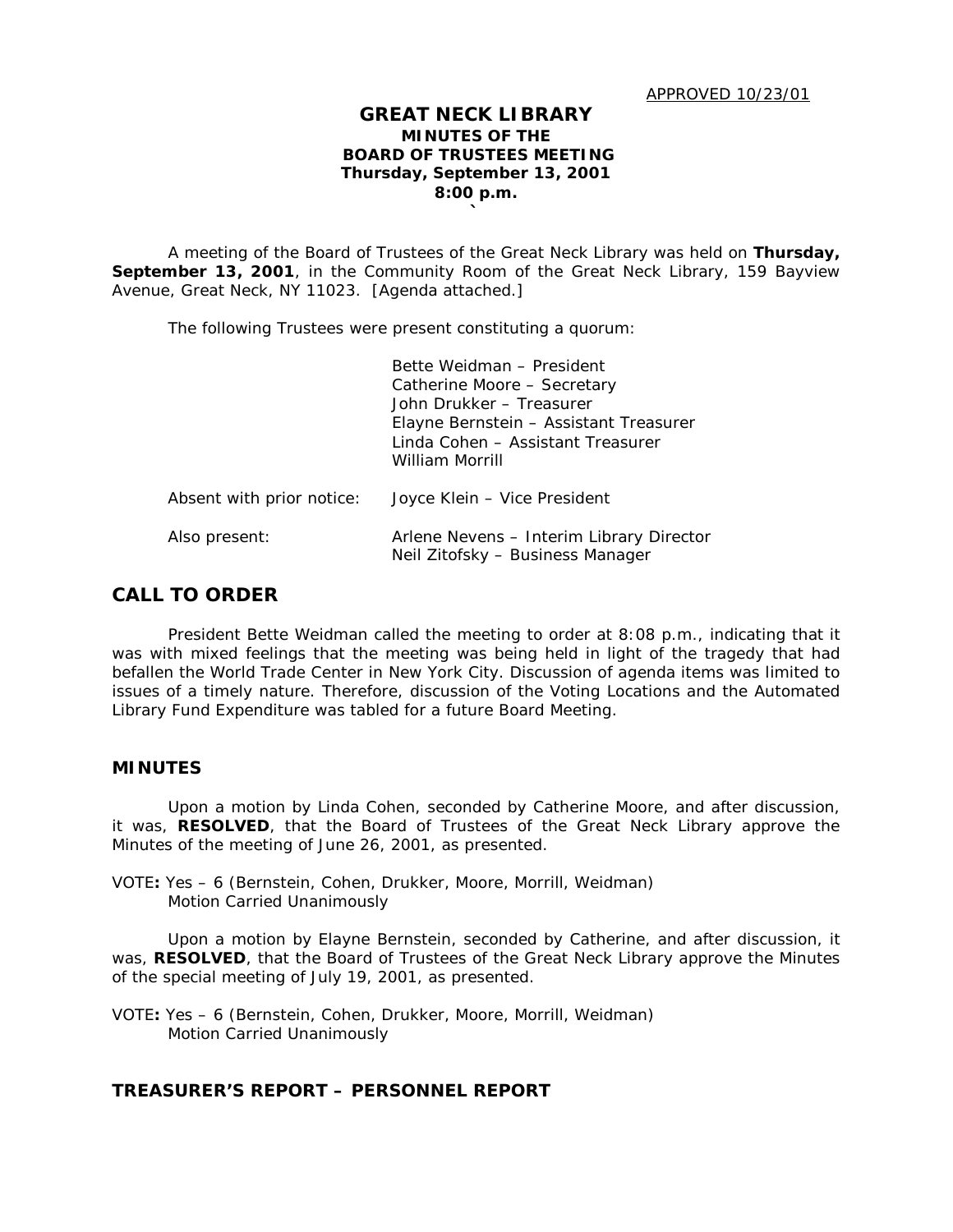During the month of June, 2001, revenue received was \$933,373. Total expenses were \$465,843. During the month of July, 2001, revenue received was \$17,671. Total expenses were \$470,291. During the month of August, 2001, revenue received was \$27,527. Total expenses were \$540,371.

At the close of business, August 31, 2001, total operating fund holdings were \$2,792,206, which were on deposit at HSBC and The Bank of New York, and in Petty Cash funds at Main and the Branches. This compares to a August 31, 2000, balance of \$2,657,634.

Additionally, the balance of the Main Building and Special Services fund was \$1,149,633; the Automated Library fund was \$127,889; the Restricted Gift fund was \$43,846; the Branch and Special Services fund was \$125,055. These funds totaled \$1,446,424 on August 31, 2001. The August 31, 2000, total was \$1,345,471.

Upon a motion by John Drukker, seconded by Linda Cohen, and after discussion, it was, **RESOLVED,** that the Board of Trustees of the Great Neck Library, accept the September 13, 2001, Treasurer's Report with the Personnel Changes of July through September 2001, as amended.

VOTE: Yes – 6 (Bernstein, Cohen, Drukker, Moore, Morrill, Weidman) *Motion Carried Unanimously*

Upon a motion by John Drukker, seconded by Elayne Bernstein, and after discussion, it was, **RESOLVED,** that the Board of Trustees of the Great Neck Library authorize the Treasurer to pay the persons named in the Check Register dated August 29, 2001, through September 10, 2001, Paid-Checks numbered 22998 through 23050, and To-Be-Paid Checks numbered 23051 through 23093, the sums set against their respective names, amounting in the aggregate to \$72,086.09.

VOTE: Yes – 6 (Bernstein, Cohen, Drukker, Moore, Morrill, Weidman) *Motion Carried Unanimously*

## **Reference Department Open Positions**

Upon a motion by Bette Weidman, seconded by Catherine Moore, and after discussion, it was, **RESOLVED,** that the Board of Trustees of the Great Neck Library authorize the Director to fill the vacancies in the Reference Department until the next Regular Board Meeting scheduled for October 23, 2001.

VOTE: Yes – 6 (Bernstein, Cohen, Drukker, Moore, Morrill, Weidman) *Motion Carried Unanimously*

# **REPORTS**

**Director's Report** (attached hereto)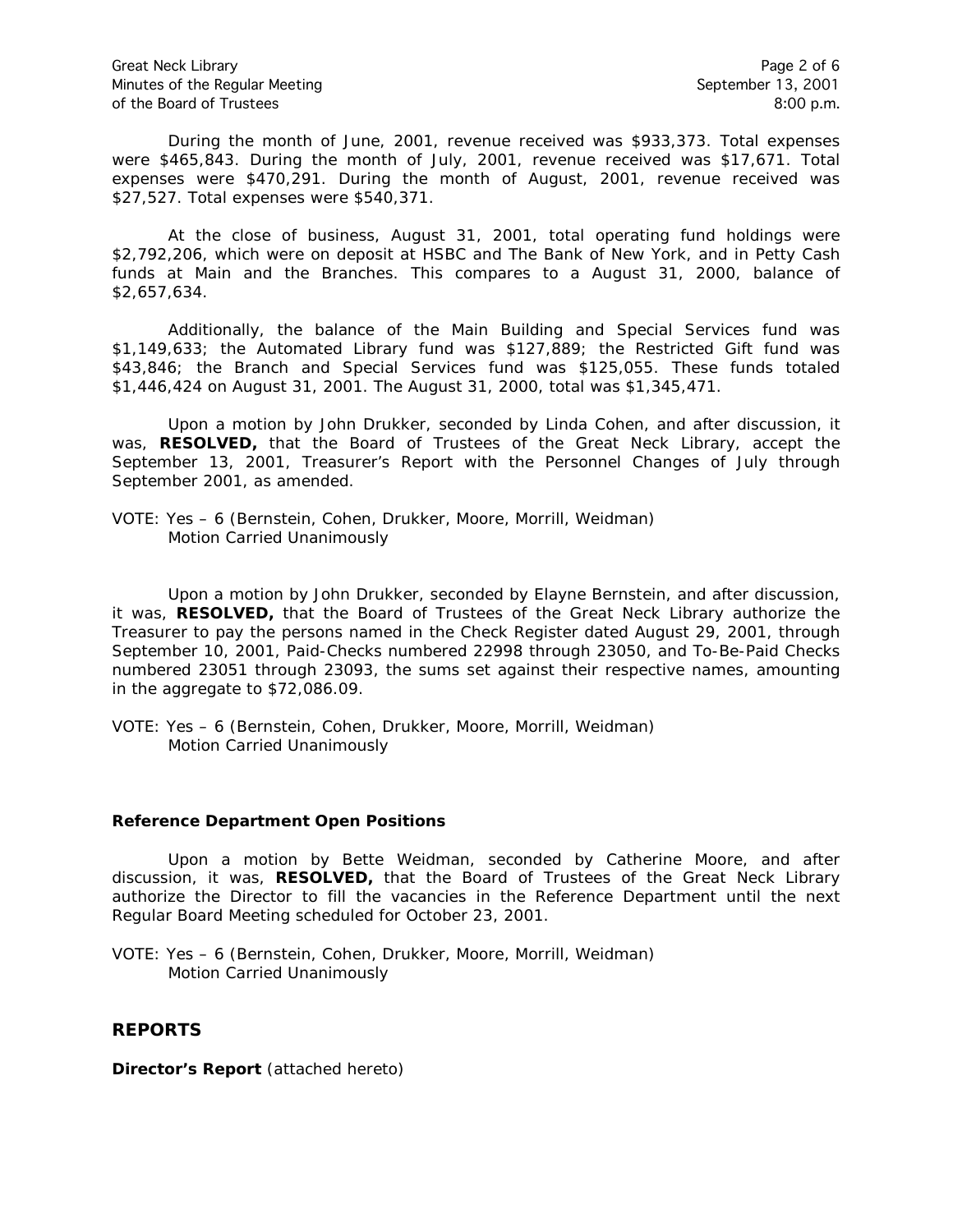In addition, Interim Director Nevens read a letter that was received from author Herman Wouk, who was a Great Neck resident, indicating that he was unable to be at the Library's Homecoming of Great Neck Authors but wished the Library success.

#### **Main Library "Ad-Hoc" Committee**

Mischa Schwartz, Chair of the Main Library "Ad-Hoc" Committee, reported that the Committee's deliberations were completed after two and a half years, and its recommendations [Final Report of the "Ad Hoc" Committee] have been forwarded to the Board of Trustees. Dr. Schwartz, the Board of Trustees and the interim Director expressed their thanks to all those involved.

Copies of the final report of the "Ad Hoc" Committee are available at the Reference Desk of the Main Library and at all three branch facilities.

Public Comment: Shirley Samansky, Marietta DiCamillo

# **OLD BUSINESS**

#### **Great Neck Library Staff Association Contract Ratification**

Upon a motion by Elayne Bernstein, seconded by John Drukker, and after discussion, it was, **RESOLVED,** that the Board of Trustees of the Great Neck Library approve the corrections to the Collective Bargaining Agreement with the Great Neck Library Staff Association for the period January 1, 2001, through December 31, 2004, in the form annexed and the President of the Board of Trustees is hereby authorized to execute the agreement on behalf of the Board of Trustees.

VOTE: Yes – 6 (Bernstein, Cohen, Drukker, Moore, Morrill, Weidman) *Motion Carried Unanimously*

**Voting Locations** - Tabled for the next meeting on October 23rd.

## **Voting Date**

After much deliberation on the different dates that came before the Board, a consensus was reached that a late October election was preferable. At the next meeting in October, at which time specific wording of the bylaw changes will be presented, a vote will be taken to place this item on the ballot for the 2002 Library election.

> Public Comment: Ralene Adler, Mischa Schwartz, Renee Zarin, Shirley Samansky, Marietta DiCamillo, Karen Rubin

## **NEW BUSINESS**

#### **Main Building Renovation/Expansion**

The Board of Trustees decided to move ahead with plans for the main building renovation/expansion project. To this end, a committee made up of three Board members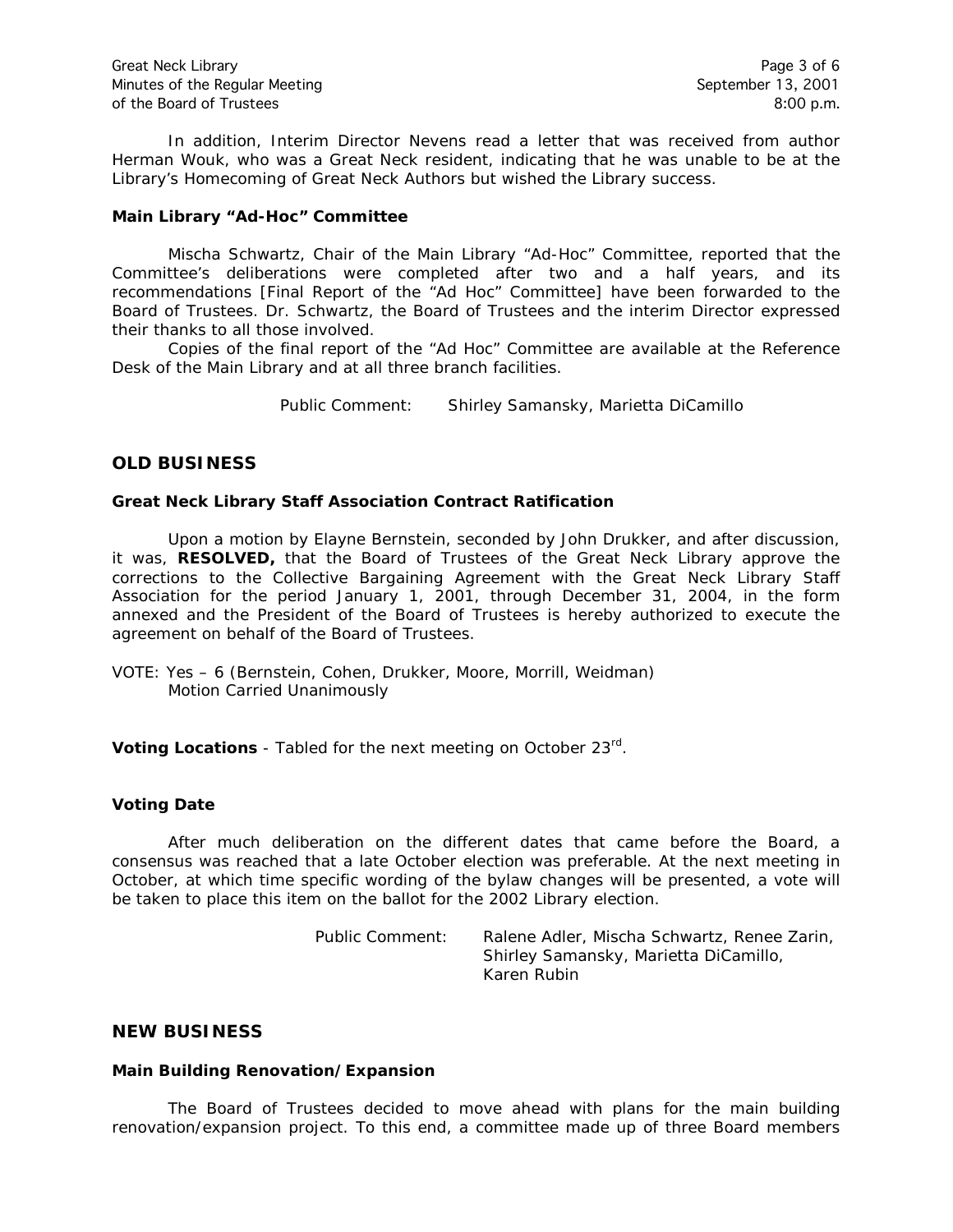will be formed to begin the process of preliminary interviewing architects. The top two choice of architects will appear before the entire Board for a second interview, with the Director and Business Manager present. Interested Board members were asked to submit their names so that this committee would be in place by the next Board meeting.

Upon a motion by John Drukker, seconded by Elayne Bernstein, and after discussion it was, **RESOLVED,** that the Board of Trustees of the Great Neck Library accept the Final Report of the Main Library "Ad-Hoc" Committee.

> Public Comment: Shirley Samansky, Leslie Popoff, Mischa Schwartz, Harriett Fargnoli, Marietta DiCamillo, Counsel William Cullen, Marianna Wohlgemuth

VOTE: Yes – 6 (Bernstein, Cohen, Drukker, Moore, Morrill, Weidman) *Motion Carried Unanimously*

**Automated Library Fund -** Tabled for the next meeting on October 23rd.

# **OTHER BUSINESS**

#### **Professional Engineer**

Business Manager Neil Zitofsky brought to the attention of the Board that an exterior panel under the eaves of the main building was warped and it was a safety hazard. Permission was requested from the Board to invite Patricia Garbutt, a professional engineer whom the Board had engaged previously in 1997, to inspect the situation and get a proposal. Permission was granted.

#### **Internet Service Provider**

Interim Director Nevens apprised the Board of the situation that the Library did not have Internet service due to the disaster at the World Trade Center. The Library's Internet Service provider was located in lower Manhattan in a neighboring building to the World Trade Center and they could not access their equipment. Optimum Online was contacted but they were not equipped to handle commercial network. There is no online database service but the Library's online catalog and circulation system are functioning.

> Public Comment: Harriett Fargnoli, Karen Rubin, Mischa Schwartz

# **CORRESPONDENCE**

Ralene Adler spoke to her letter [attached].

Frances O'Connor, John O'Connor, Sandra O'Connor, Miriam Chodosh and Stewart Chodosh were not present to speak to their letters [attached].

Public Comment: Marianna DiCamillo, Renee Zarin